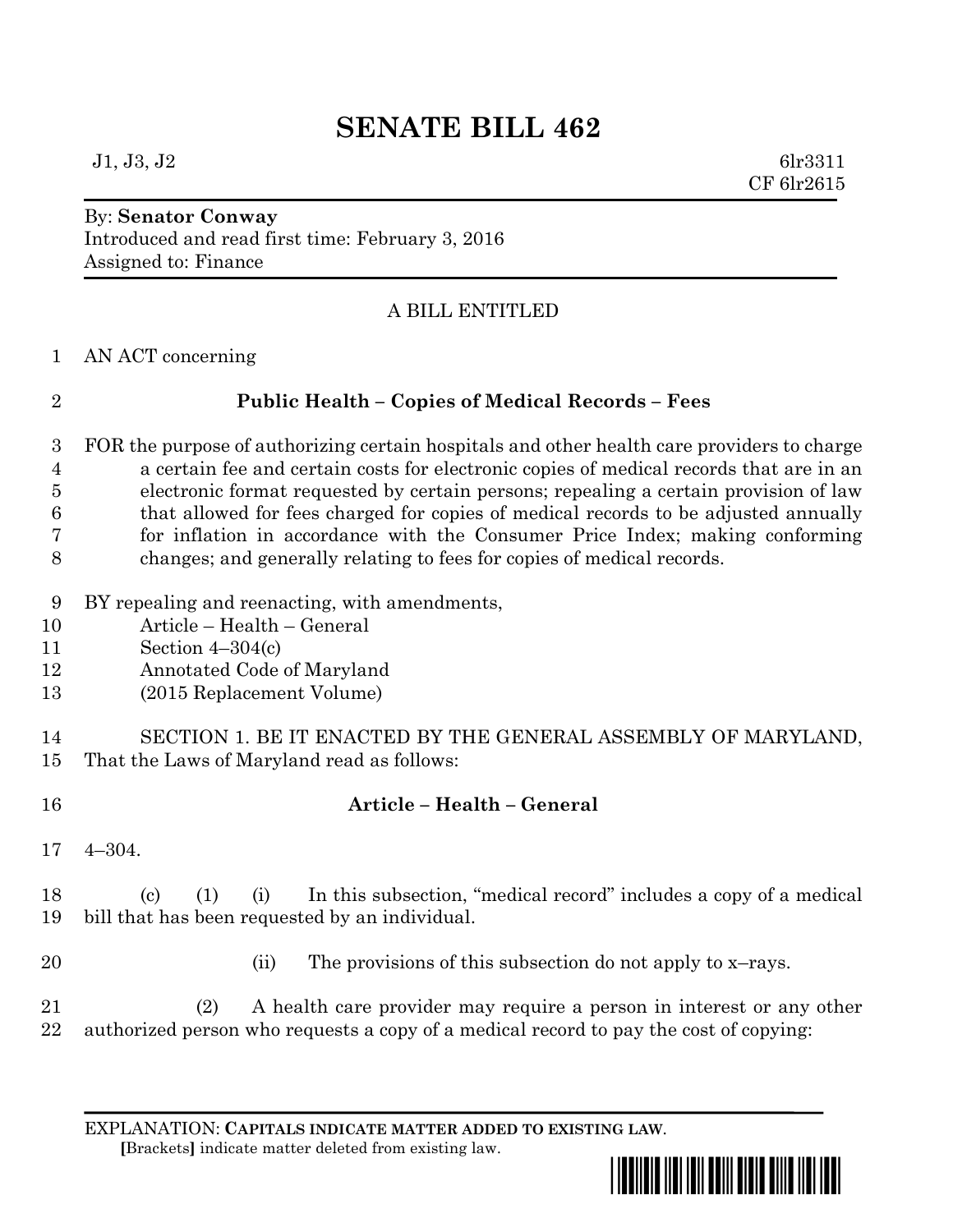**SENATE BILL 462**

 (i) For State facilities regulated by the Department of Health and Mental Hygiene, as provided in § 4–206 of the General Provisions Article; or (ii) For all other health care providers, the reasonable cost of providing the information requested. (3) (i) **[**Subject to the provisions of paragraph (4) of this subsection**] EXCEPT AS PROVIDED IN SUBPARAGRAPH (III) OF THIS SUBSECTION**, for a copy of a medical record requested by a person in interest or any other authorized person under paragraph (2)(ii) of this subsection, a health care provider may charge a fee for copying and mailing not exceeding 50 cents for each page of the medical record. (ii) In addition to the fee charged under subparagraph (i) of this paragraph, a hospital or a health care provider may charge: 12 1. A preparation fee not to exceed \$15 for medical record retrieval and preparation; and 2. The actual cost for postage and handling of the medical record. **(III) IF A HOSPITAL OR A HEALTH CARE PROVIDER USES OR MAINTAINS MEDICAL RECORDS IN AN ELECTRONIC FORMAT, FOR AN ELECTRONIC COPY OF A MEDICAL RECORD IN AN ELECTRONIC FORMAT REQUESTED BY A PERSON IN INTEREST OR ANY OTHER AUTHORIZED PERSON, THE HOSPITAL OR HEALTH CARE PROVIDER MAY CHARGE: 1. A PREPARATION FEE NOT TO EXCEED \$15 FOR ELECTRONIC FORMAT MEDICAL RECORDS RETRIEVAL AND PREPARATION; 2. THE ACTUAL COST OF THE MEDIUM ON WHICH THE ELECTRONIC FORMAT MEDICAL RECORDS ARE REPRODUCED; AND 3. THE ACTUAL COST FOR POSTAGE AND HANDLING OF THE ELECTRONIC FORMAT MEDICAL RECORDS. [**(4) On or after July 1, 1995, the fees charged under paragraph (3) of this subsection may be adjusted annually for inflation in accordance with the Consumer Price Index.**] [**(5)**] (4)** (i) Except as provided in subparagraph (ii) of this paragraph, a health care provider may charge a fee, as authorized under **[**paragraphs (3) and (4)**] PARAGRAPH (3)** of this subsection, for the retrieval, copying, preparation, mailing, and actual cost of postage and handling of a medical record disclosed under § 4–306 of this subtitle.